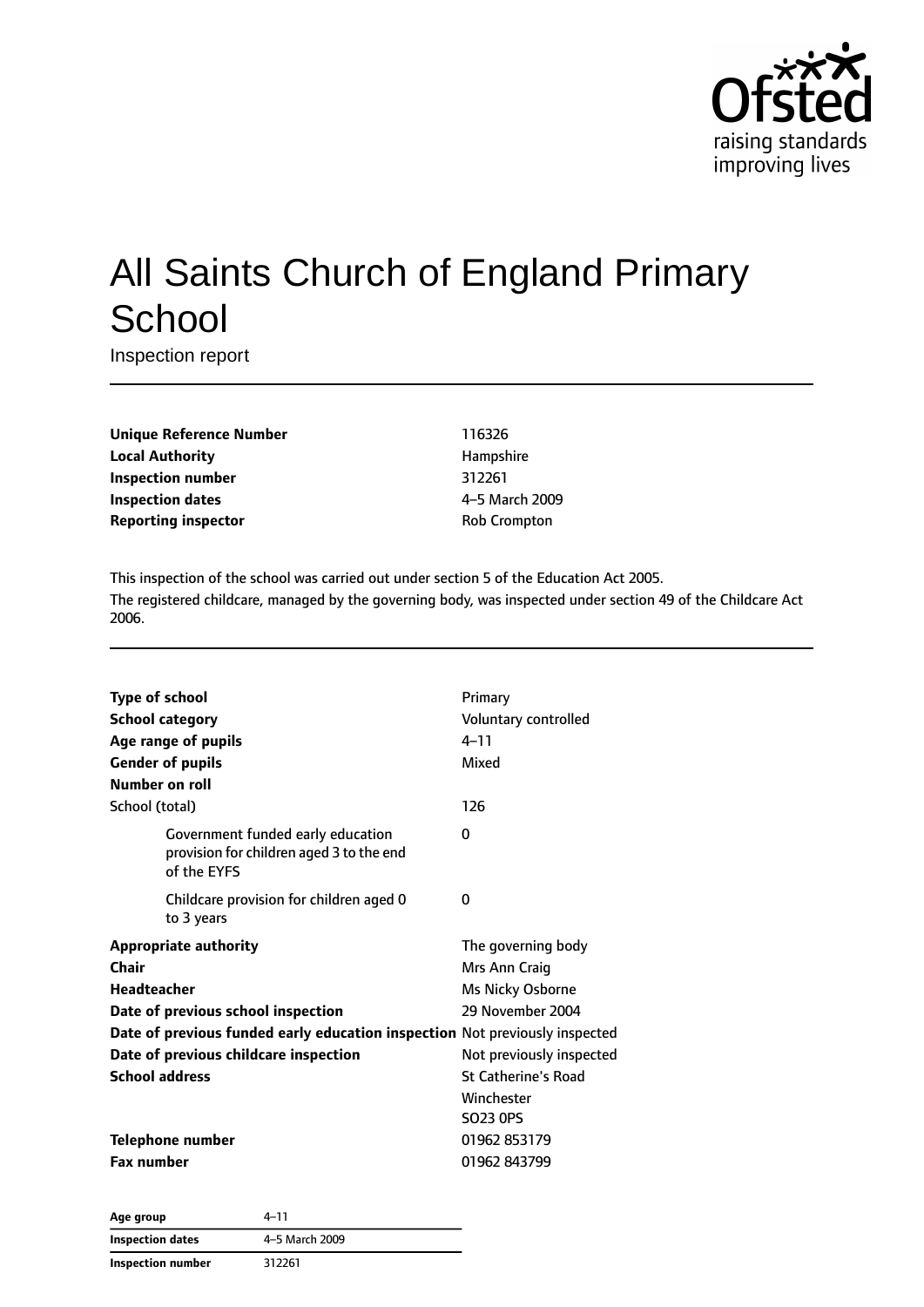.

<sup>©</sup> Crown copyright 2009

Website: www.ofsted.gov.uk

This document may be reproduced in whole or in part for non-commercial educational purposes, provided that the information quoted is reproduced without adaptation and the source and date of publication are stated.

Further copies of this report are obtainable from the school. Under the Education Act 2005, the school must provide a copy of this report free of charge to certain categories of people. A charge not exceeding the full cost of reproduction may be made for any other copies supplied.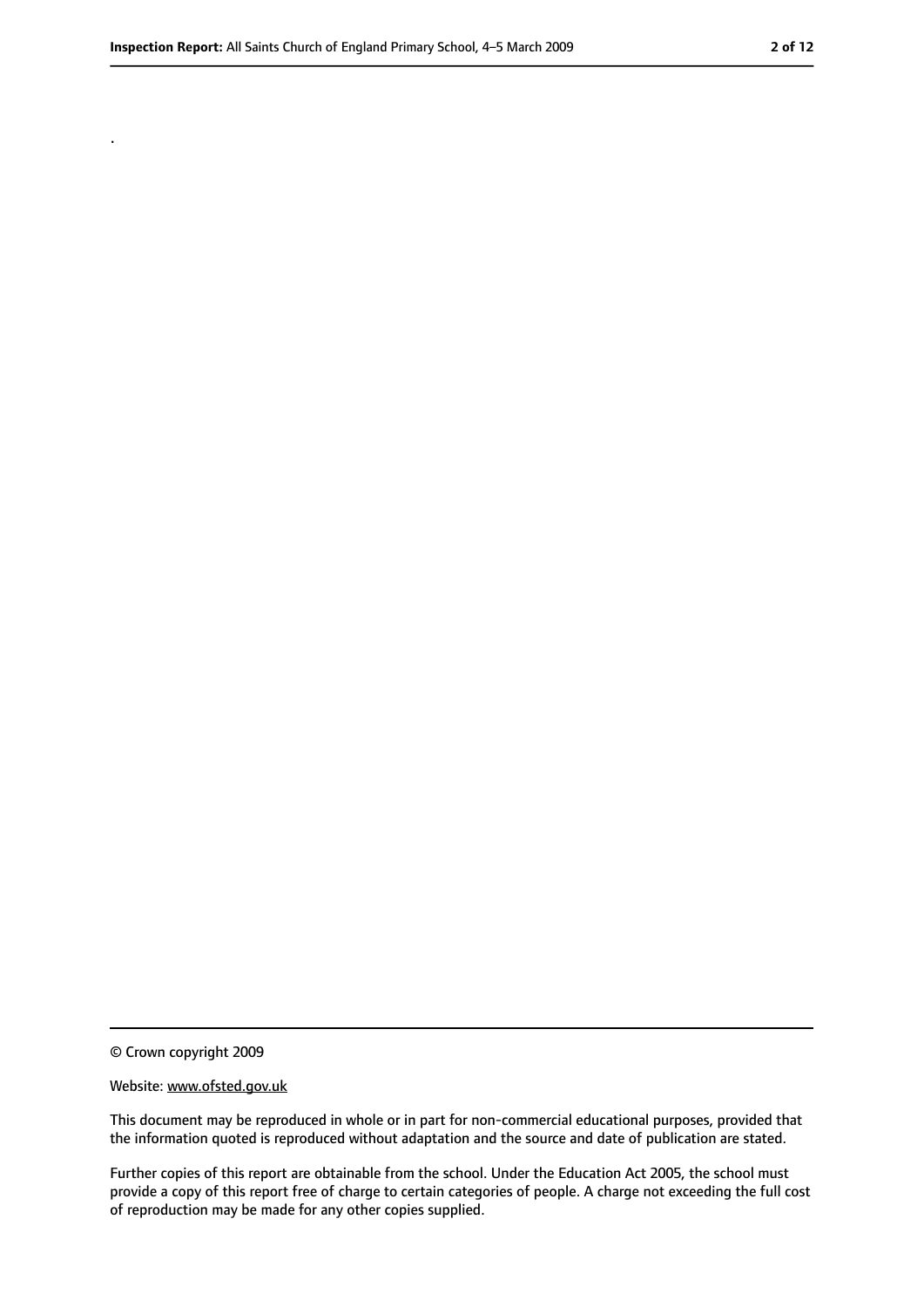# **Introduction**

The inspection was carried out by an Additional Inspector.

## **Description of the school**

The school issmaller than average. The majority of pupils are of White British origin, with about 10% being from minority ethnic groups. The proportion of pupils in the early stages of learning English as an additional language is low compared with most schools. The proportion of pupils with learning difficulties and/or disabilities is above average. These include pupils who find learning difficult, some with emotional and behavioural problems, and others with speech, language and communication difficulties. The school has provision for the Early Years Foundation Stage in a mixed Reception/Year 1 class. With the exception of Year 6, other age groups are also in mixed classes.

#### **Key for inspection grades**

| Grade 1 | Outstanding  |
|---------|--------------|
| Grade 2 | Good         |
| Grade 3 | Satisfactory |
| Grade 4 | Inadequate   |
|         |              |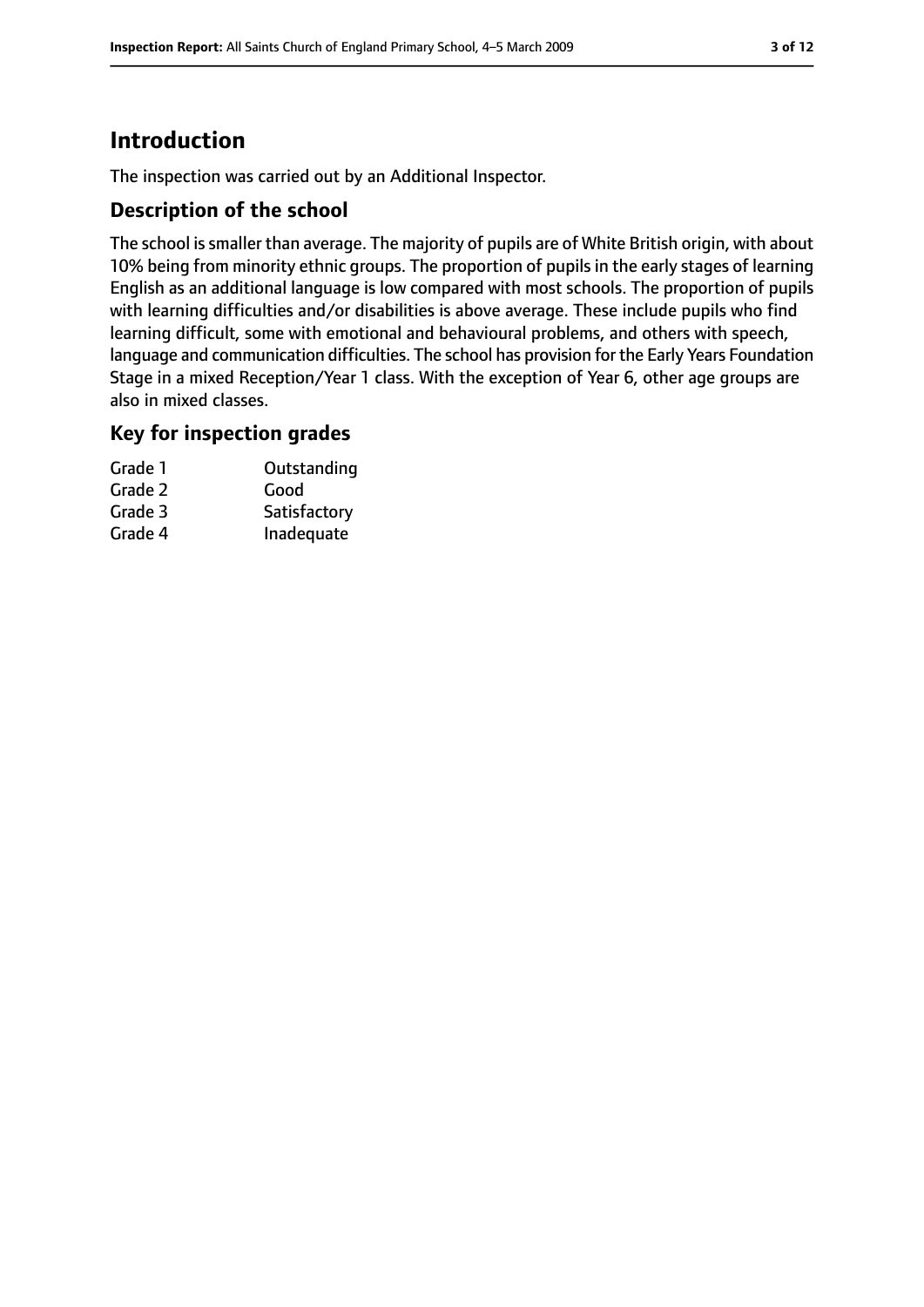# **Overall effectiveness of the school**

#### **Grade: 2**

All Saints Church of England Primary School provides a good-quality education. From a very low starting point when they enter the Reception year, pupils achieve well through the school and reach average standards by the end of Year 6. Pupils enjoy learning, and their parents are overwhelmingly supportive. One parent's comment summarised numerous positive remarks, 'My children have come on leaps and bounds and I am extremely pleased with the level of education they are receiving.'

Since the last inspection, the rate of achievement through the school has accelerated due to improvements in the quality of teaching. Teaching is consistently good, and often outstanding. Teachers have a high level of expertise, particularly in making learning meaningful and relevant to pupils. Consequently, the pupils enjoy school and they progress well, because teachers make every effort to engage them, stimulate their interest and build on their prior attainment. Teachers and support staff work in close partnership. Classrooms abound with attractive displays of good-quality work acrossthe curriculum. Clear prompts about how pupils can improve writing adorn many walls. Similarly, teachers provide good guidance in mathematics, but pupils make slower progress in this subject compared with English and science. There is scope to increase opportunities in lessons to ensure that pupils gain more confidence in using their numeracy skills in a wider range of problem-solving tasks.

Pupils' personal development and well-being are outstanding. Their behaviour is excellent and they have delightful attitudes. They are friendly, mature and caring, and take a lively interest in all around them. The school is highly successful in fulfilling its mission to 'help pupils support one another to become caring individuals in the wider community'. Pupils are extremely knowledgeable about how to keep themselves healthy, and they respond to the school's encouragement to eat a balanced diet and take plenty of exercise. They willingly take on responsibilities. The school positively encourages pupils to be involved with the local community, and there are strong links with the parish. Work in geography and religious education, together with a focus on current affairs, successfully supports pupils' understanding of the wider world and contributes to the school's effective promotion of community cohesion.

Pupils are extremely well looked after, and the school provides a safe and secure environment in which they feel happy. They respond well to an excellent range of learning opportunities, which help them pursue a wide range of interests. Pupils benefit from excellent feedback about their progress. A watchful eye is kept on individual achievement. Pupils who need extra help are quickly identified and receive first-class support. Pupils learning English as an additional language receive timely assistance, which means they make good progress.

Leadership and management of the school are excellent. Under the outstanding leadership of the headteacher, there is a strong sense of energy and purpose. The recommendations for improvement from the last report have been successfully implemented. The school knows where its strengths and areas for development lie. The school is very well placed to improve further, because of high-quality leadership by senior staff, the effectiveness of the governing body, and the expertise and commitment of the teaching team.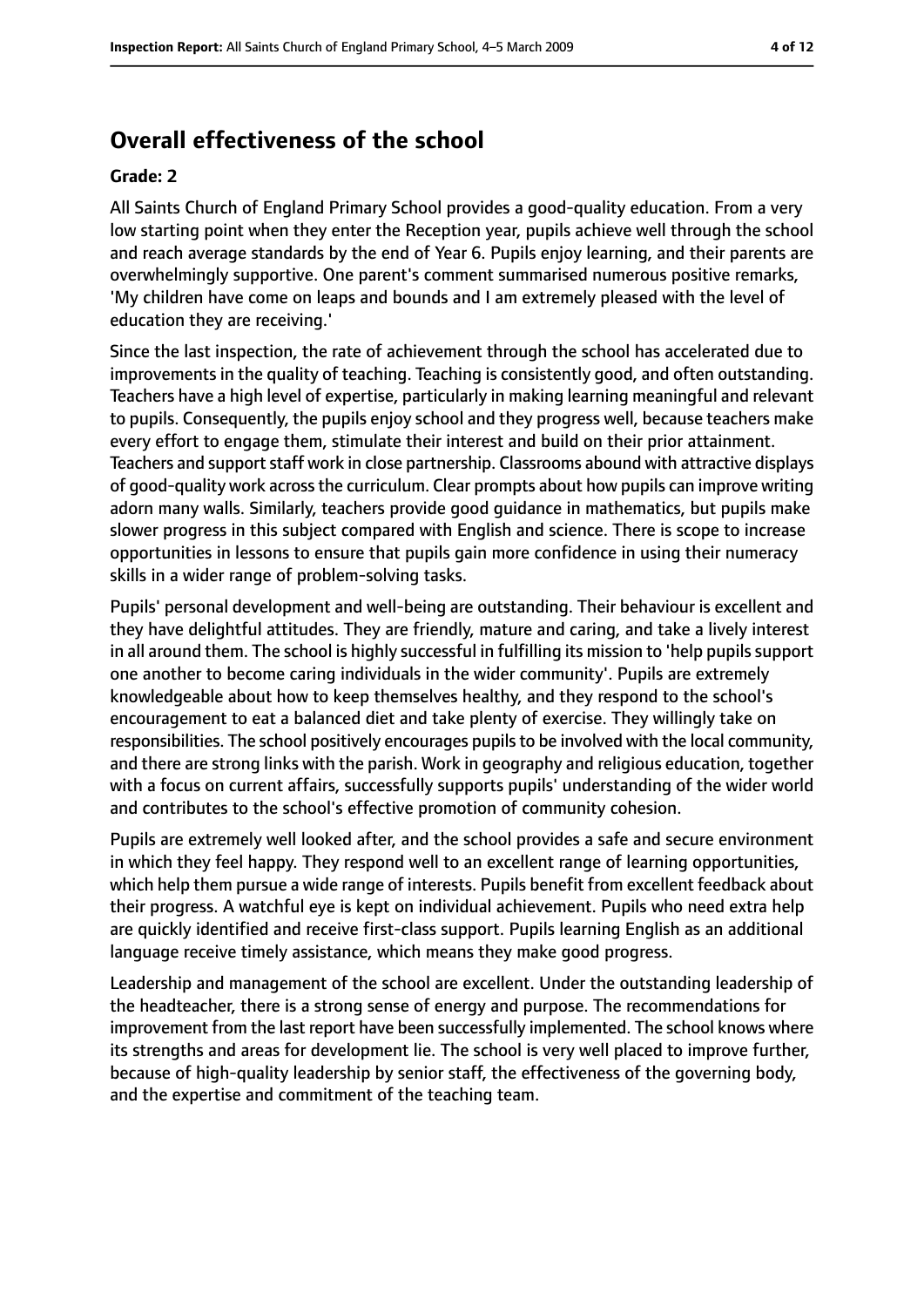# **Effectiveness of the Early Years Foundation Stage**

### **Grade: 2**

As they start in Reception, children's skills and understanding are well below those typical of the age group. Their knowledge of the world outside their immediate surroundings is limited. Many lack confidence in speaking. They often have a narrow vocabulary and a limited grasp of early number skills, such as counting. Due to effective teaching, children make good progress across all areas of learning although, by the end of Reception, standards are generally below those expected of the age group.

Children soon settle into daily routines and develop confidence in relating to adults. Activities are exciting and capture the children's interest. They provide many opportunities for children to explore and discover things for themselves. Adults and children interact well, and children's language and vocabulary is developed through conversation and good questioning. A strong emphasis on teaching letter sounds has resulted in good progress in early reading skills. Children enjoy playing in the role-play areas and collaborate well. Good examples were seen as they worked in small groups 'digging for dinosaur bones' in the outdoor area. This area is used to support some aspects of learning, but is rather small and not as stimulating as the indoor areas. This restricts the range of activities that can be provided on a day-to-day basis. The provision is organised very well by the teacher, who is also the school mathematics leader. She is rightly focusing on improving children's confidence and skills in early numeracy in order to provide a secure foundation for subsequent years.

## **What the school should do to improve further**

- Increase pupils' confidence in drawing on their numeracy skills when solving mathematical problems.
- Improve provision for outdoor learning for Reception children.

# **Achievement and standards**

#### **Grade: 2**

The standards reached by Year 2 pupils vary considerably from year to year, but the school's detailed tracking records indicate that, whatever their starting points, pupils generally make good progress. Due to the early identification of individual needs, and effective support, pupils who find learning difficult - who often make up a substantial proportion of the year group achieve well. Current pupils in Year 2 are on course to reach average standards in reading, due to the emphasis given to the systematic teaching of phonic skills. There is a knock-on effect on writing, and although standards remain below average, they are improving. Despite a whole-school focus on raising achievement in mathematics, and signs of improvement, many pupils lack confidence in using their knowledge of number facts to tackle mathematical problems, and, as a result, standards are generally below average.

Pupils' progress accelerates through Years 3 to 6, and they build well on their prior attainment. Standards have risen steadily in recent years and are now broadly average in English, mathematics and science. In 2008, almost all pupils achieved the expected levels for their age by the end of Year 6. This was no mean feat, given that an above average proportion of the year group had learning difficulties. Over 40% of pupils reached the higher levels in English and science. This was not the case in mathematics, and the school is rightly placing renewed emphasis on ensuring that pupils reach their full potential in this subject.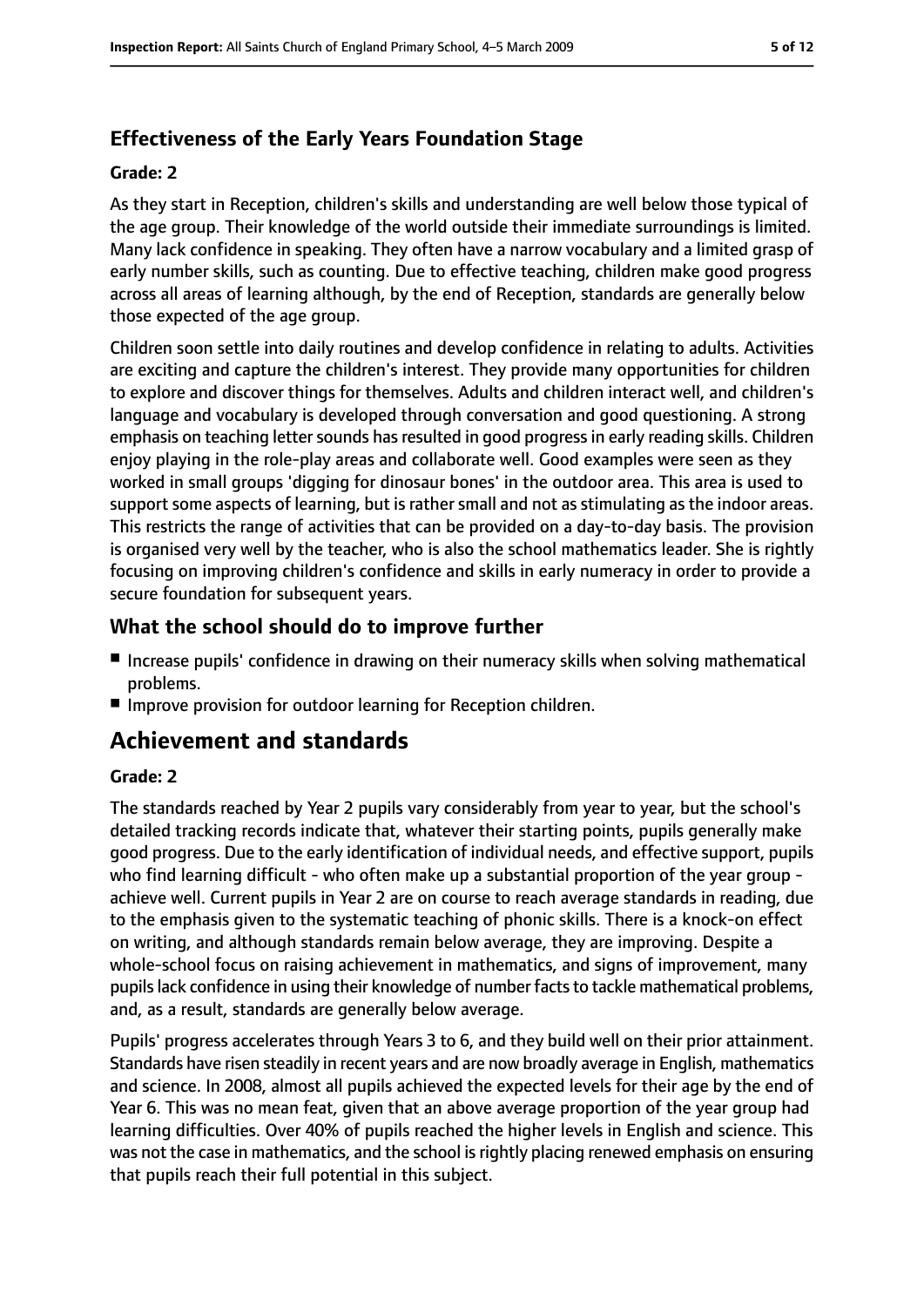# **Personal development and well-being**

#### **Grade: 1**

Pupils live up to the school's very high expectations of their attitudes, values and behaviour. Their outstanding spiritual, moral, social and cultural development is evident in their obvious concern for one another, their mature attitudes, and the harmonious atmosphere that permeates the school. This owes much to the way in which staff encourage pupils' belief in themselves and their self-esteem. During an outstanding assembly, pupils sang from the heart, bringing real meaning to the words of the song: 'I can do anything at all, I can climb the highest mountain, I can feel the ocean calling wild and free. I can be anything I want, with this hope to drive me onward, if I can just be free.'

Pupils talked knowledgeably and respectfully about the traditions and customs of people of different faiths. They spoke enthusiastically about the value of working and playing alongside children from other countries. Behaviour is exemplary in the playground and in lessons. Pupils are confident and mature. They know they have a role in helping the school to improve, and that their views are valued. For example, pupils were proud to explain how, at their suggestion, pupils around the school routinely try to save electricity and recycle paper. Year 6 pupils take seriously their responsibilities as peer mentors, playground sports leaders, and 'buddies' for Reception children. Pupils are keenly aware of the importance of a healthy diet and exercise.

# **Quality of provision**

## **Teaching and learning**

#### **Grade: 2**

Every classroom provides an excellent environment which stimulates and supports pupils' learning. Pupils' enthusiasm for learning is evident in every class. During an outstanding lesson in Year 6, pupils were thoroughly absorbed in their study of the Second World War. Using a wide range of thought-provoking resources, they gained a good understanding of life during the period and used their literacy skills to good effect. Their empathy for soldiers was reflected in their writing, for example 'I will remember my friend's shining eyes glowing in the sun as he fell on the hard ground.'

When setting tasks, teachers explain the success criteria for their learning clearly, so that pupils are able to reflect on their own progress. Supported by displays which provide prompts for review, pupils routinely comment on how well they think they have done, and offer informed and sensitive feedback on one another's work. For example, pupils in Years 4 and 5 offered critical and productive comments on the use of alliteration, similes and metaphors in their classmates' writing. Recognising that most of their pupils learn best through practical activities in mathematics and science, teachers frequently set hands-on work. In a Year 3 and 4 lesson, pupils measured accurately and cut out strips of paper to complete each column of a bar chart, which provided good insights into the pictorial representation of information. In order to promote pupils' progress in mathematics further, the school has rightly identified the need to further develop teachers' skills in increasing opportunities for pupils to apply their number skills when tackling mathematical problems.

A strong feature of the teaching is the way that classwork is set at different levels according to pupils' needs. Learning support assistants play a major role in helping pupils within lessons. They also provide excellent one-to-one support in short sessions where specific gaps in individual pupils' skills and understanding are identified and addressed. Teachers and support staff also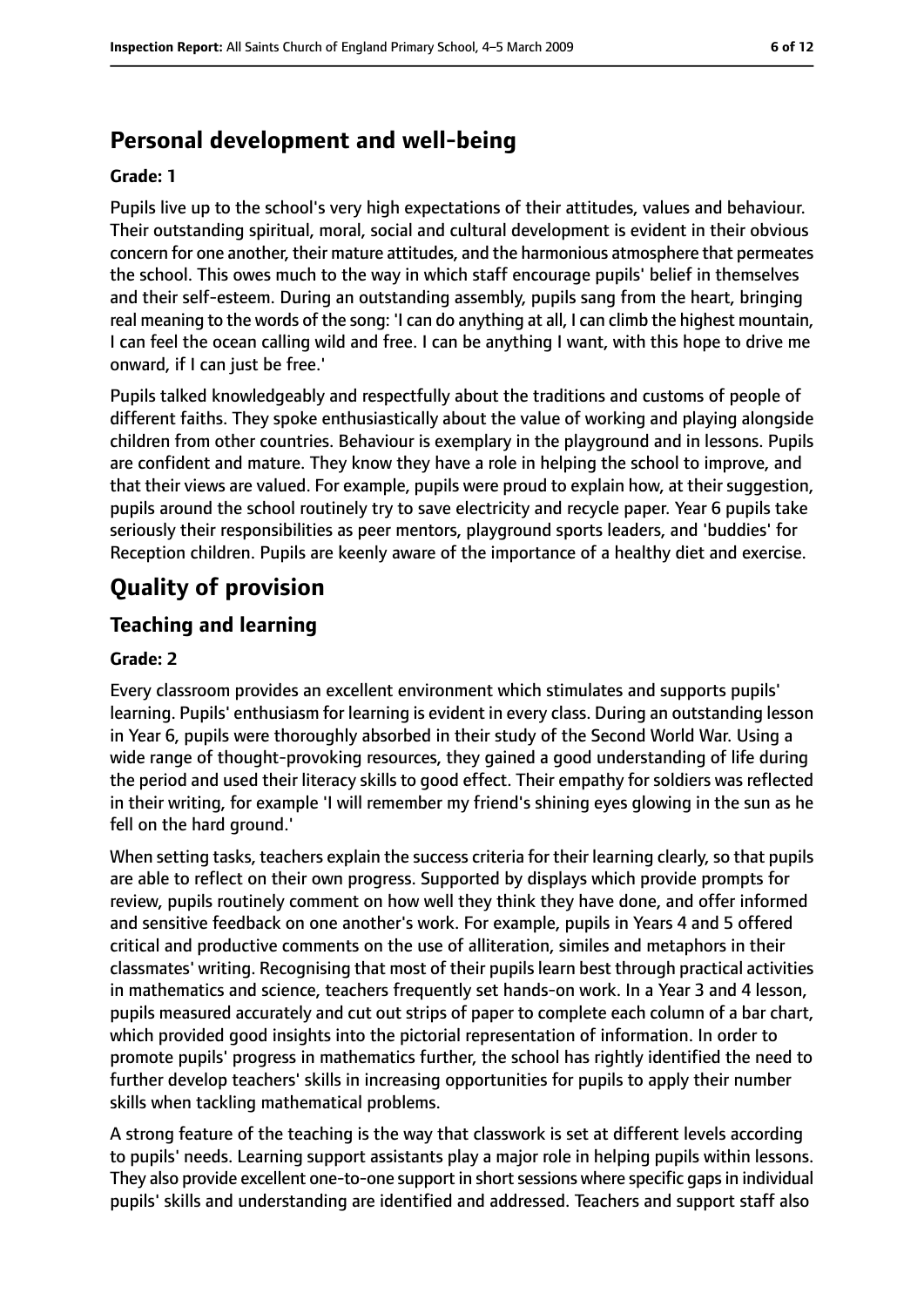work as an effective team during the daily 'letters and sounds' sessions, where pupils in Reception and Years 1 and 2 are put into small groups with pupils of similar abilities.

## **Curriculum and other activities**

#### **Grade: 1**

The curriculum is rich and varied. The school's topic-based approach allows pupils to make meaningful links between different subjects. There are particularly good opportunities for pupils to develop key literacy, numeracy and computer skills through different subjects. This was evident in the responses of pupils to the picture 'Third-Floor Bedroom' by Chris Van Allsburg, which helped them to use this productively as a stimulus for extending their writing. For example, a Year 2 pupil wrote, 'The sun is reflecting and shining on the unit and making it silver.' Year 6 pupils created a narrative, with one, for example, writing 'Peter finally got the nerve to shut the window and be brave...he was sprinting down the stony path...' Both examples illustrate how the well the staff provide a stimulating range of activities that develop pupils' confidence and skills to write at higher levels. When learning about symmetry, pupils took photographs of themselves making symmetrical body shapes with their partners. During their recycling project in science, pupils devised and created questionnaires using tables and bullet points.

A wealth of additional activities enrich the curriculum. These include residential visits for pupils in Years 5 and 6, cooking, a wide range of sports and games, musical performances and community activities. Special events, such as the recent 'World of Work' week, provide an additional dimension to learning, and useful insights into business and commerce. Together with their well-developed interpersonal skills, enquiring minds, and levels of independence, these provide a good grounding for their subsequent education and beyond.

## **Care, guidance and support**

#### **Grade: 1**

Staff have a high level of commitment to the welfare of the pupils, which encourages them to enjoy and achieve in school. Parents are confident that children are safe and well cared for in school. One parent commented, 'There is a strong bond between all ages, with the older children looking after the younger ones; a sense of responsibility and belonging that comes from good leadership at the top.' Arrangements for safeguarding pupils are robust and the school provides a secure environment in which pupils feel well cared for. The more vulnerable pupils and their families receive highly effective support and, when necessary, the school works closely with other agencies. The school's systems for academic guidance are very well established and give pupils a clear idea of what to aim for next. Using a set of symbols understood by pupils, teachers mark work carefully, praising pupils' achievements and pointing out how they might improve.

# **Leadership and management**

#### **Grade: 1**

The outstanding leadership of the headteacher ensures that the rigorous assessment of pupils' achievement has been used successfully to set challenging targets for improvement. In this small school the headteacher has distributed leadership well, and consequently all staff have extra responsibilities. They carry these out willingly and effectively. The school benefits greatly from the work of two teachers who are recognised by the local authority as leading practitioners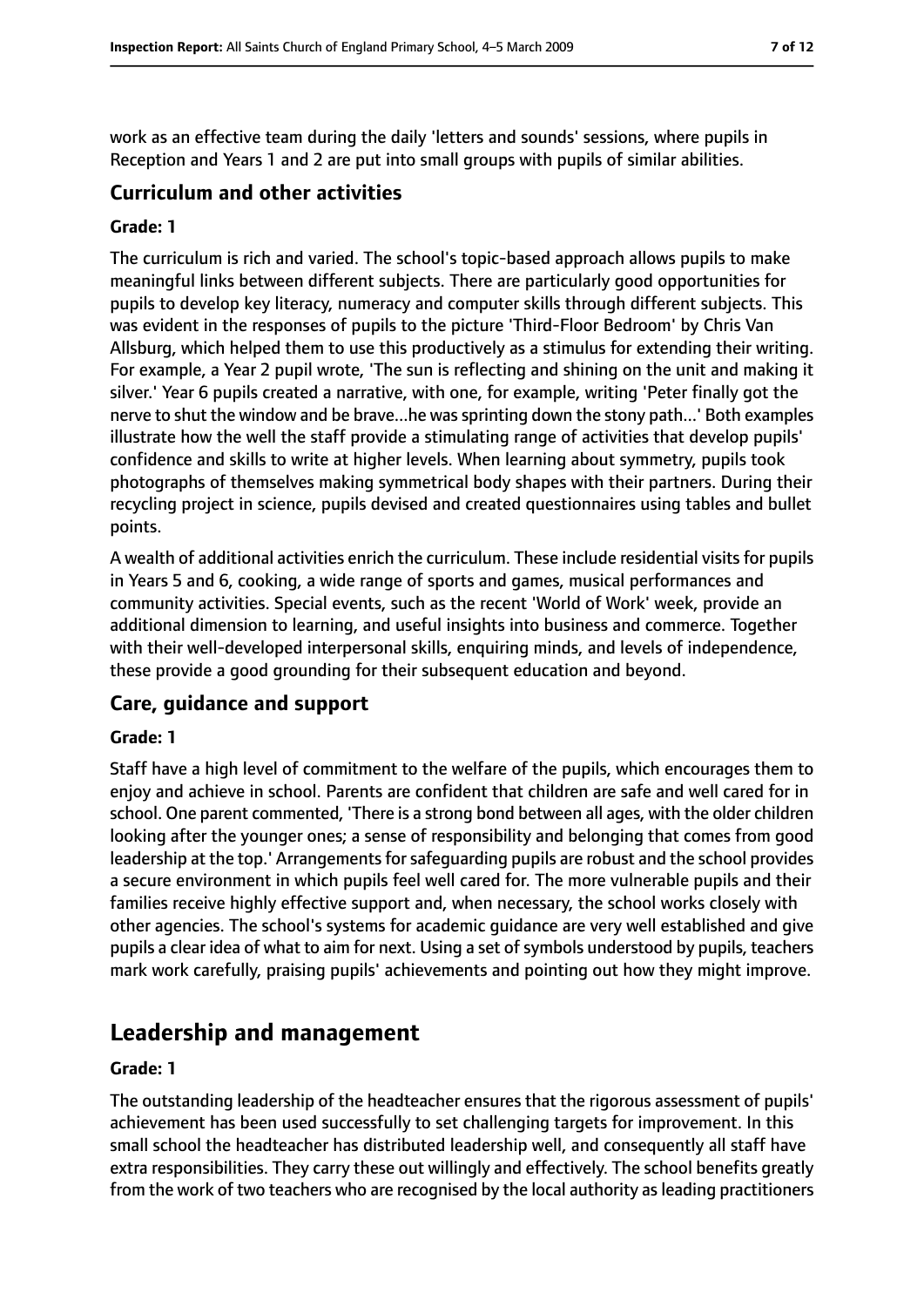in their fields of English and mathematics. Together with the headteacher, they play a pivotal role in driving up standards by monitoring lessons, guiding colleagues and providing excellent role models in the classroom. The school's strong commitment to ensuring that pupils do as well as they can is evident in the extremely good provision for different groups, organised highly effectively by the school's inclusion manager.

The school evaluates its performance realistically. Governors know the school very well. They visit regularly, so they are able to form an accurate view of strengths and weaknesses. Governors are very active in contributing to, and securing the success of, the school's plans for improvement. The headteacher and governors do not shy away from difficult decisions. A drive for high standards permeates the school. Staff seek feedback, and view it in a positive light. Their shared ambition to broaden pupils' horizons, and develop their self esteem and thirst for learning, is evident in the school's day-to-day life.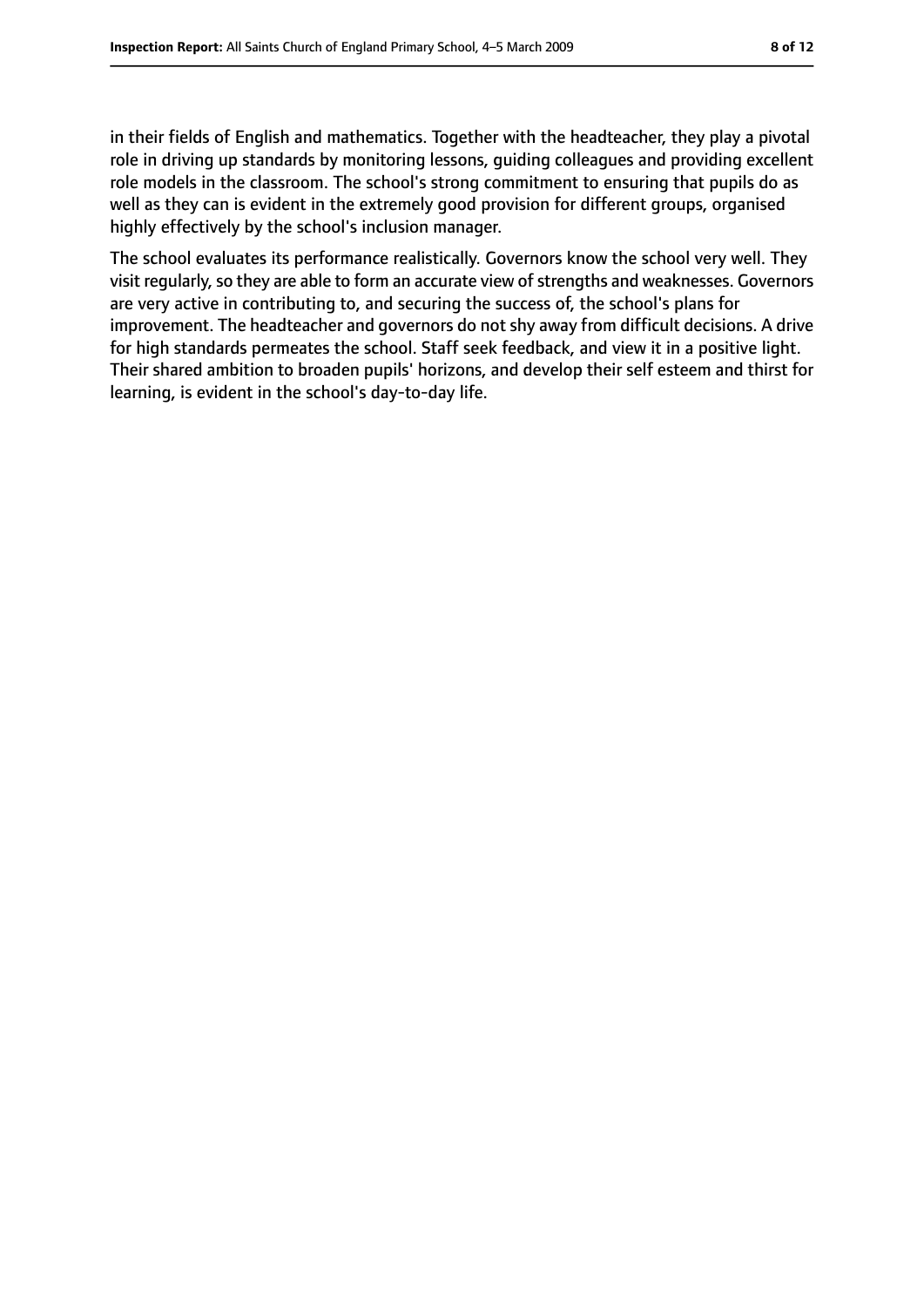**Any complaints about the inspection or the report should be made following the procedures set out in the guidance 'Complaints about school inspection', which is available from Ofsted's website: www.ofsted.gov.uk.**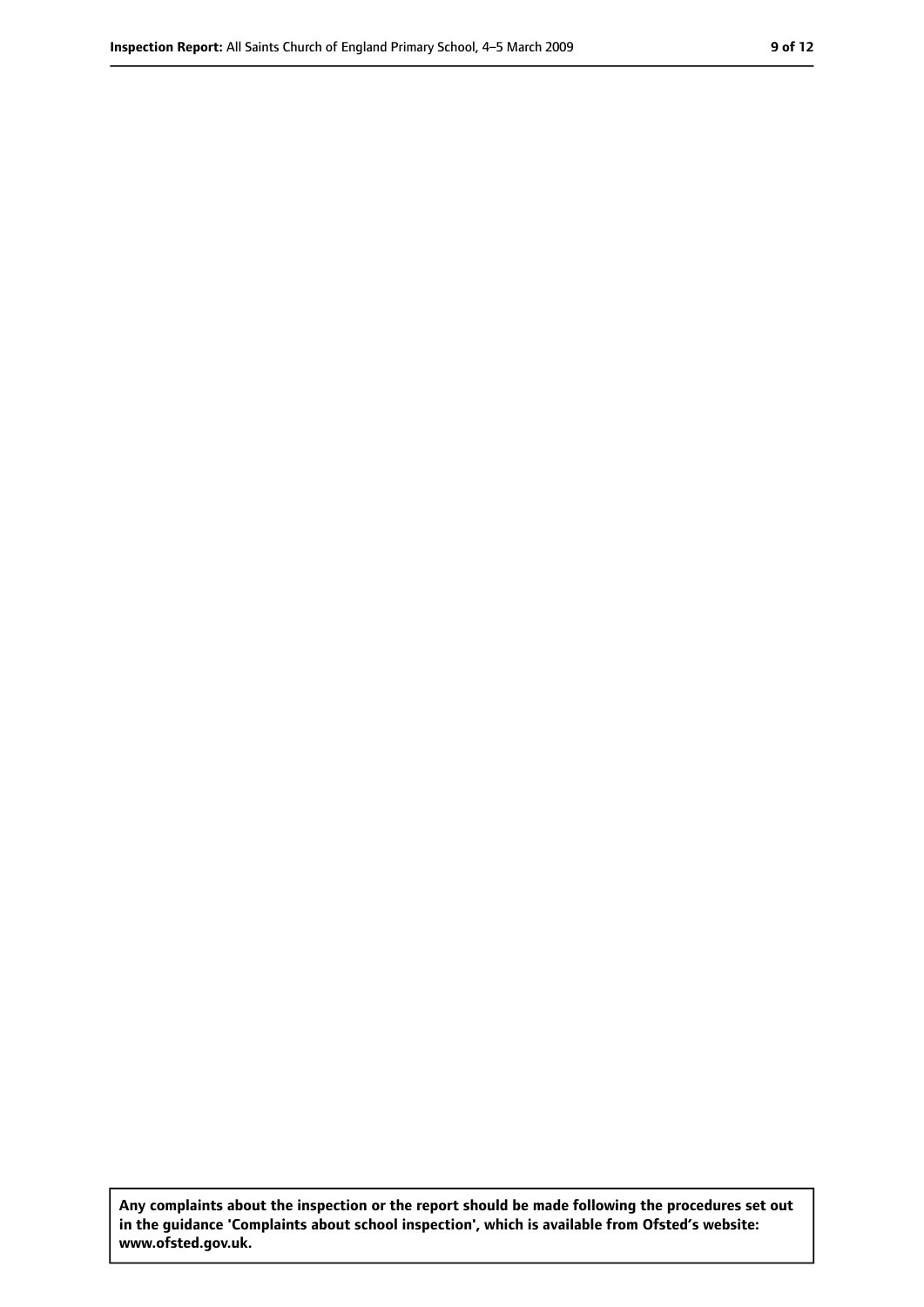# **Inspection judgements**

| Key to judgements: grade 1 is outstanding, grade 2 good, grade 3 satisfactory, and | <b>School</b>  |
|------------------------------------------------------------------------------------|----------------|
| arade 4 inadequate                                                                 | <b>Overall</b> |

## **Overall effectiveness**

| How effective, efficient and inclusive is the provision of<br>education, integrated care and any extended services in meeting the<br>needs of learners? |     |
|---------------------------------------------------------------------------------------------------------------------------------------------------------|-----|
| Effective steps have been taken to promote improvement since the last<br>inspection                                                                     | Yes |
| How well does the school work in partnership with others to promote learners'<br>well being?                                                            |     |
| The capacity to make any necessary improvements                                                                                                         |     |

# **Effectiveness of the Early Years Foundation Stage**

| How effective is the provision in meeting the needs of children in the<br><b>EYFS?</b>       |  |
|----------------------------------------------------------------------------------------------|--|
| How well do children in the EYFS achieve?                                                    |  |
| How good are the overall personal development and well-being of the children<br>in the EYFS? |  |
| How effectively are children in the EYFS helped to learn and develop?                        |  |
| How effectively is the welfare of children in the EYFS promoted?                             |  |
| How effectively is provision in the EYFS led and managed?                                    |  |

## **Achievement and standards**

| How well do learners achieve?                                                                               |  |
|-------------------------------------------------------------------------------------------------------------|--|
| The standards <sup>1</sup> reached by learners                                                              |  |
| How well learners make progress, taking account of any significant variations<br>between groups of learners |  |
| How well learners with learning difficulties and/or disabilities make progress                              |  |

## **Annex A**

<sup>&</sup>lt;sup>1</sup>Grade 1 - Exceptionally and consistently high; Grade 2 - Generally above average with none

significantly below average; Grade 3 - Broadly average to below average; Grade 4 - Exceptionally low.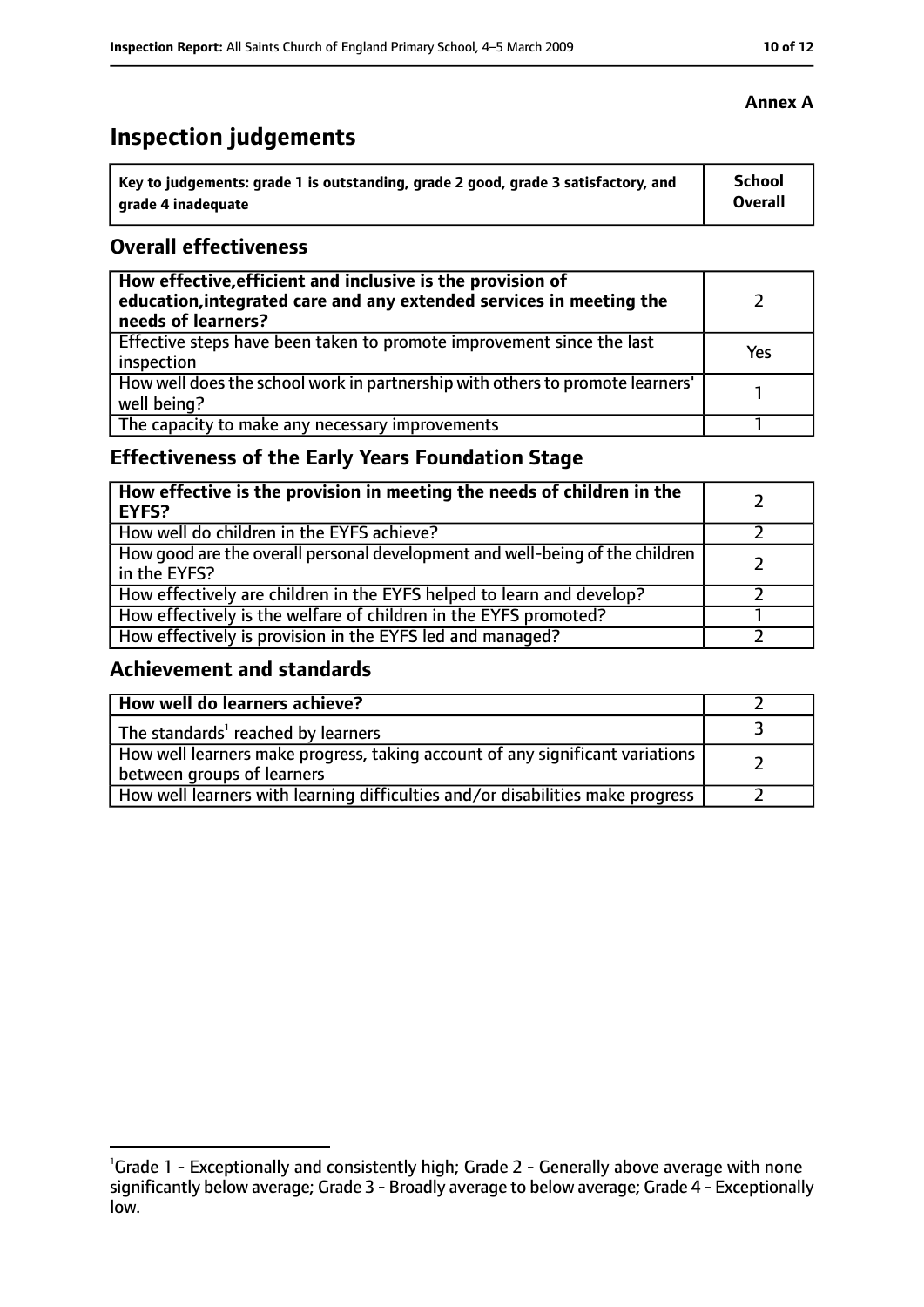# **Personal development and well-being**

| How good are the overall personal development and well-being of the<br>learners?                                 |  |
|------------------------------------------------------------------------------------------------------------------|--|
| The extent of learners' spiritual, moral, social and cultural development                                        |  |
| The extent to which learners adopt healthy lifestyles                                                            |  |
| The extent to which learners adopt safe practices                                                                |  |
| The extent to which learners enjoy their education                                                               |  |
| The attendance of learners                                                                                       |  |
| The behaviour of learners                                                                                        |  |
| The extent to which learners make a positive contribution to the community                                       |  |
| How well learners develop workplace and other skills that will contribute to<br>their future economic well-being |  |

# **The quality of provision**

| How effective are teaching and learning in meeting the full range of<br>learners' needs?              |  |
|-------------------------------------------------------------------------------------------------------|--|
| How well do the curriculum and other activities meet the range of needs and<br>interests of learners? |  |
| How well are learners cared for, quided and supported?                                                |  |

# **Leadership and management**

| How effective are leadership and management in raising achievement<br>and supporting all learners?                                              |            |
|-------------------------------------------------------------------------------------------------------------------------------------------------|------------|
| How effectively leaders and managers at all levels set clear direction leading<br>to improvement and promote high quality of care and education |            |
| How effectively leaders and managers use challenging targets to raise standards                                                                 |            |
| The effectiveness of the school's self-evaluation                                                                                               |            |
| How well equality of opportunity is promoted and discrimination eliminated                                                                      |            |
| How well does the school contribute to community cohesion?                                                                                      |            |
| How effectively and efficiently resources, including staff, are deployed to<br>achieve value for money                                          |            |
| The extent to which governors and other supervisory boards discharge their<br>responsibilities                                                  |            |
| Do procedures for safequarding learners meet current government<br>requirements?                                                                | <b>Yes</b> |
| Does this school require special measures?                                                                                                      | <b>No</b>  |
| Does this school require a notice to improve?                                                                                                   | No         |